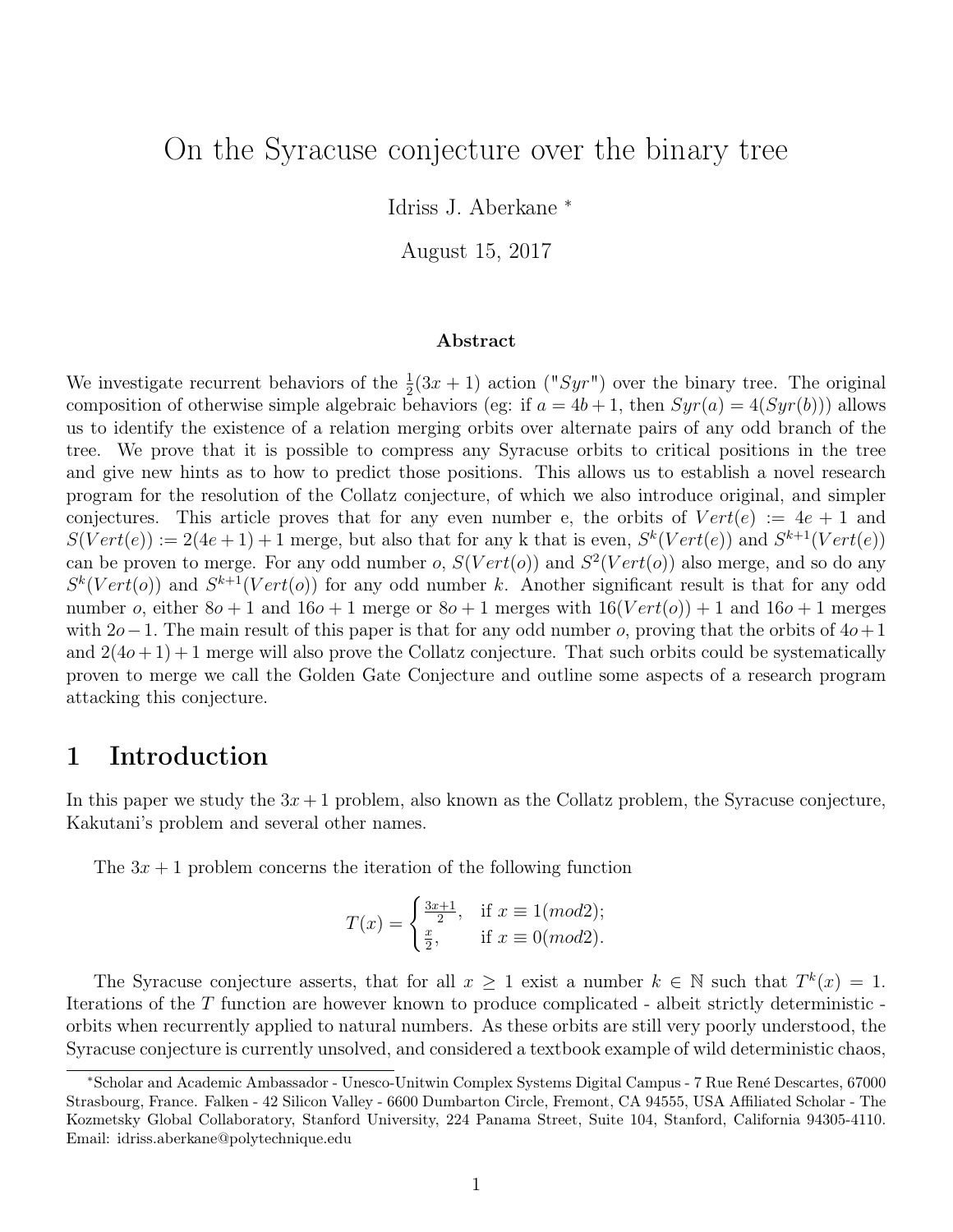so much so that Paul Erdos famously declared "mathematics may not be ready for such problems".[\[1\]](#page-14-0) (p.57). A good start to attack Syracuse then, would consist of making the problem - and the tools - ready for further enquiry. In this paper we attempt to identify, predict and compose some of the behaviors of the Syracuse orbits in the binary tree. The interest of this approach is twofold. Firstly, successful predictions could more thoroughly open the problem to artificial intelligence. Secondly, it could expose otherwise unknown algebraic vulnerabilities, as well as a more general strategy to attack problems in discrete mathematics. As we will prove, our attack of the Syracuse problem already yields the significant result that demonstrating that, for any odd integer o, the orbits of  $4o+1$  and  $2(4o+1)+1$ merge proves the conjecture.

We begin by representing all numbers in the form of the following tree, in which all numbers  $x \in \mathbb{N}$ are vertices. The lowest level of the tree consists of numbers 1 and 2 with number 0 (not represented here) at level 0. Every level  $n > 1$  of this tree consists of all numbers from  $2^{n-1} + 1$  up to  $2^n$ .

Any vertex a is connected with two vertices  $2a$  and  $2a + 1$ . In the figure we will show the following connections. If  $a > 1$  and  $a \neq 2^k$  the vertex 2a will be connected with  $2^2a$ . And for any  $a > 1$  the vertex  $2a + 1$  will be connected with  $2 \cdot (2a + 1)$  and  $2 \cdot (2a + 1) + 1$ .

We will call a number  $x \text{ red if it is odd, and if } x \text{ is even we will call it blue.}$ 

The Figure 1 thus shows the first five levels of the tree, with red numbers marked with one circle and blue numbers with two circles.



Figure 1. Binary tree

We now wish to find regular behaviors of the Syracuse orbits of any numbers within this tree.

### 2 Decreasing of the rank

Let us consider an action  $\rho(x) = \frac{(x-1)}{2}$ . The *rank* of odd number x, denoted by  $rank(x)$ , is defined to be the number of times we will need apply  $\rho$  to the element x until we get an even number. The rank is defined as positive non-zero only for odd numbers ; even numbers are of rank zero by definition. A number  $x = 2^{n+1} \cdot t + (2^n - 1)$  has a rank n. (This is a general formula for a n-rank number.)

We call an element y an *image* of x if  $y = Syr(x)$ , this action is defined by the following expression

$$
Syr(x) = \frac{(3x+1)}{2} = \frac{3}{2}(x+1) - 1.
$$

Denote  $Syr(\ldots Syr)$  $\overbrace{n}$  $f(x)) = Syr<sup>n</sup>(x).$ 

We will call the sequences generated by  $3x+1$  and  $/2$  the *orbit* of element x and denote this sequence by  $Orb(x)$ .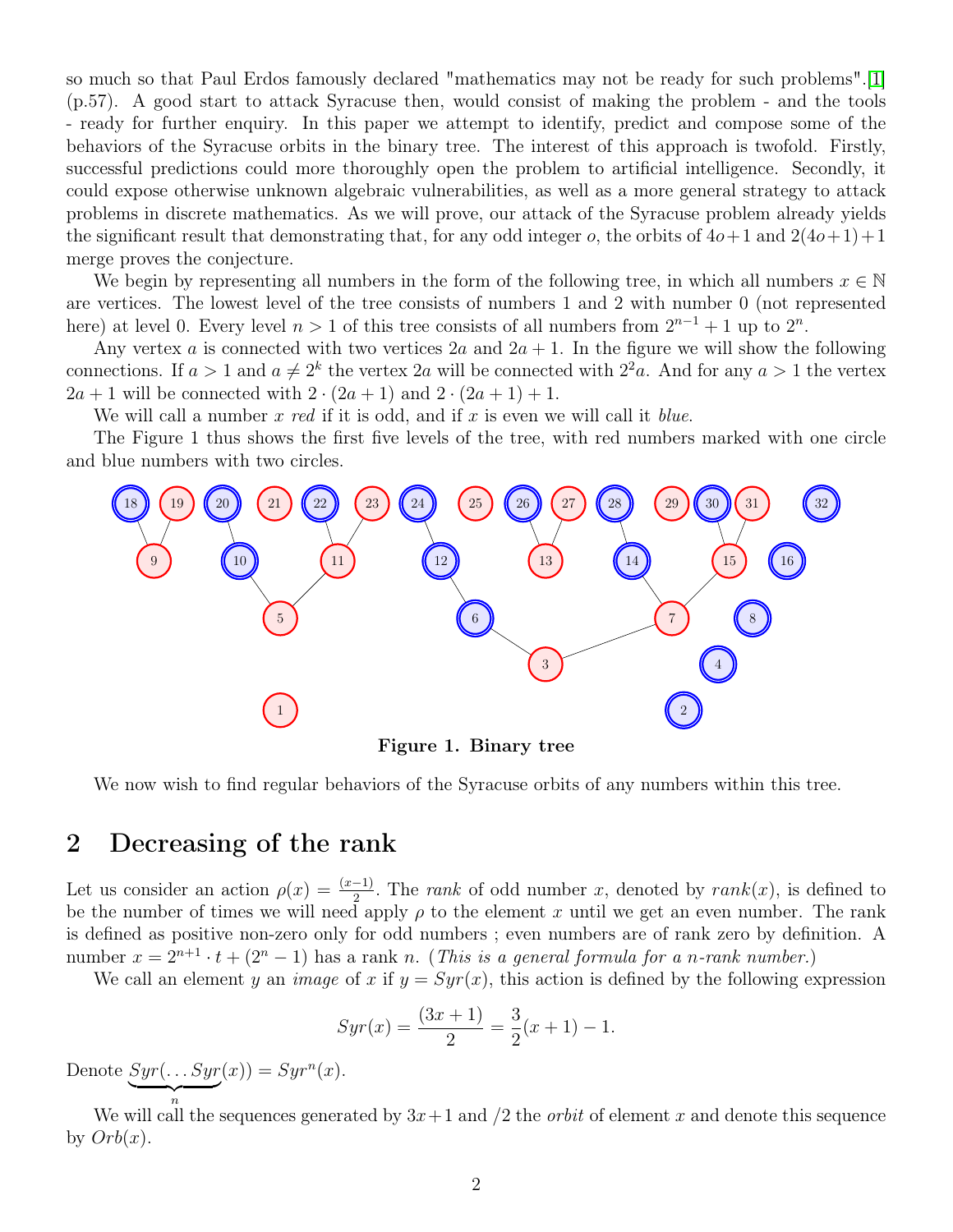**Theorem 1.** Let  $rank(x) = n$ , where  $n > 1$ . Then  $rank(Syr(x)) = n - 1$ .

*Proof.* The number  $x = 2^{n+1} \cdot t + (2^n - 1)$  is odd and  $rank(x) = n$ . We first find a successor of x

$$
Syr(x) = \frac{1}{2}(3x+1) = \frac{1}{2}\left(3\cdot\left(2^{n+1}\cdot t + (2^n - 1)\right) + 1\right) = \frac{1}{2}\left(2^{n+1}\cdot 3\cdot t + 2^n\cdot 3 - 3 + 1\right) =
$$

$$
= \frac{1}{2}\left(2^{n+1}\cdot 3\cdot t + 2^n\cdot 3 - 2\right) = 2^n\cdot 3\cdot t + 2^{(n-1)}\cdot 3 - 1.
$$

Further we perform a few algebraic transformations

$$
Syr(x) = 2n \cdot (3 \cdot t) + 2(n-1) \cdot (2+1) - 1 = 2n \cdot (3 \cdot t) + 2(n) + 2(n-1) - 1 = 2n \cdot (3t+1) + (2(n-1) - 1).
$$

By the formula of a *n*-rank number we find that  $rank(Syr(x)) = n - 1$ . This finishes the proof.  $\Box$ 

# 3 Further definitions and statements

For the next two definitions let the number x have a  $rank(x) = 1$ .

**Definition 1.** We call a number x vertical blue if  $\frac{1}{4}(x-1)$  is even.

**Definition 2.** We call a number x vertical red if  $\frac{1}{4}(x-1)$  is odd.

The set of integers is closed under the action  $(4x + 1)$  but not closed under the action  $\frac{1}{4}(x - 1)$ . Let  $Vert^+(x) = Vert(x) = 4x + 1$  and  $Vert^-(x) = \frac{1}{4}(x - 1)$ . Note that  $Vert^+(Vert^-(x)) = x$  and  $Vert^-(Vert^+(x)) = x.$ 

Definition 3. The orbits of two numbers are said to merge if they have at least one common number.

**Definition 4.** Let x be odd and  $y = Vert^+(x)$  then x is v-related to y.

<span id="page-2-0"></span>**Proposition 1.** Let x and y be v-related. Then the orbits of x and y merge.

*Proof.* Since x is v-related to y, we have  $y = Vert^+(x) = 4x + 1$ . Then  $\frac{1}{4}Syr(y) = \frac{1}{8}(3(4x + 1) + 1)$  $=\frac{1}{8}$  $\frac{1}{8}(12x+4) = \frac{1}{2}(3x+1) = Syr(x)$ . Since  $(\frac{1}{4})$  $\frac{1}{4}Syr(y)$   $\in Orb(y)$  and  $\frac{1}{4}Syr(y) = Syr(x)$  the orbits of x and y merge.  $\Box$ 

Denote 
$$
S(a) = 2 \cdot a + 1
$$
 and  $S(\dots S(a)) = S^n(a) = 2^n a + 2^n - 1$ , we call  $S(a)$  a successor of a.

**Definition 5.** Let a be an odd number of rank 1. The infinite set of numbers  $\{a, S(a), S(S(a)), \ldots\}$  is called a red branch of root a.

**Definition 6.** Let x be an odd number. If there is such a number y that  $Syr(y) = x$ , then x is called an odd number of type A and a remainder of dividing x by 3 is 2. If there is such a number y that  $Syr(y) = 2x$ , then x is called an odd number of type C, and a remainder of dividing x by 3 is 1. If x is divisible by 3 it is not of type A or type C and we call it of type B. Also note that if x is a type B number then  $4x+1$  is of type C and therefore there is such a y that  $Syr(y) = 2(Vert^+(x))$ . In any case then, the orbits of x and y merge.

**Proposition 2.** For any odd number x, there are infinitely many Syracuse orbits either leading to it or to  $Syr(x)$ .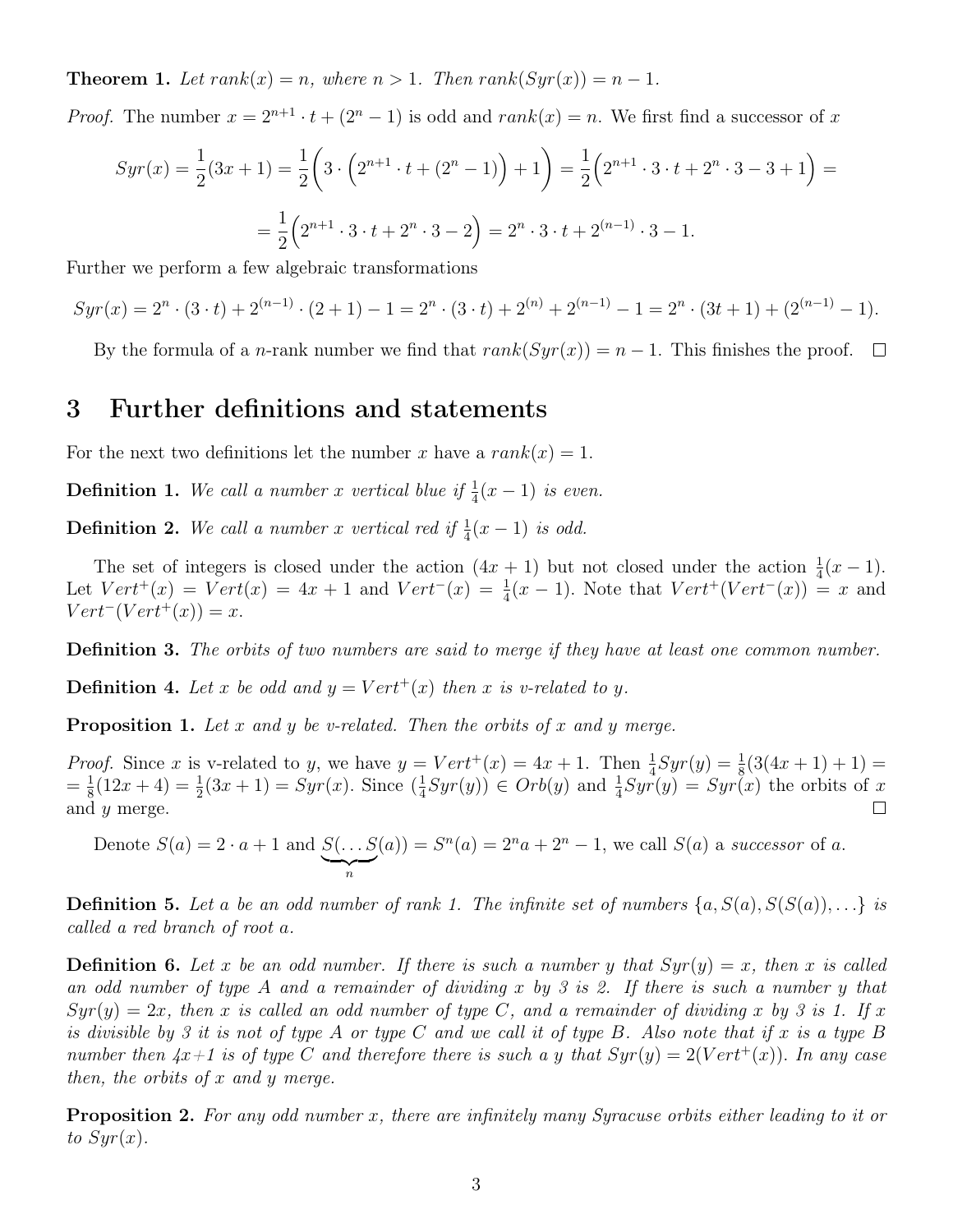*Proof.* Let x be an odd number. If x is divisible by 3, then it is of type B and there is a number y so that  $Syr(y)$  is the double of  $Vert^+(x)$ . If  $x + 1$  is divisible by 3 then it is of type A and there is a number y so that  $Syr(y) = x$ . If  $x + 2$  is divisible by 3 then it is of type C and there is a number y so that  $Syr(y) = 2x$ .

As for any y so defined there are infinitely many  $Vert(y)$  numbers merging to its orbit, and for any x so defined, also infinitely many positive numbers k defining  $Vert'(x)$  with each of them having at least one z of which the orbit will merge with either itself, its double, or the double of its vertical, there are indeed infinitely many orbits leading to the forward orbit of any odd number.  $\Box$ 

It is therefore possible, for any odd number x, to define a certain  $Syr^-$  function.

Definition 7. We call a r-related to  $S(a)$  if  $Syr^{(rank(a)-1)}(a)$  is vertical blue.

<span id="page-3-1"></span>**Theorem 2.** Let a be vertical blue, then  $Syr(S(a))$  is v-related to  $\frac{1}{2}Syr(a)$ .

*Proof.* Let a be vertical blue, then  $b = Vert^-(a)$  is even. Hence  $b = 2k$ , then  $a = Vert^+(b) = 8k + 1$ . Then

$$
\frac{1}{2}Syr(a) = \frac{1}{2}\left(\frac{1}{2}\left(3(8k+1)+1\right)\right) = \frac{1}{4}(24k+4) = 6k+1, \text{ and}
$$

$$
Syr(S(a)) = Syr(2(8k+1)+1) = Syr(16k+3) = \frac{1}{2}(3(16k+3)+1) = 24k+5.
$$

Since  $(6k + 1)$  is odd and  $Vert+(\frac{1}{2})$  $\frac{1}{2}Syr(a)$  =  $Vert^+(6k + 1) = 4(6k + 1) + 1 = 24k + 5$ , number  $Syr(S(a))$  is v-related to  $\frac{1}{2}Syr(a)$ .

Let us remark that  $Syr(S(a)) = 24k + 5$  is vertical red because  $Vert^{-}(24k + 5) = 6k + 1$  is odd. From the proof we also have that  $Vert'(Syr(S(a))) = \frac{1}{2}Syr(a)$ .

<span id="page-3-0"></span>**Proposition 3.** For any number  $a \in \mathbb{N}$  and natural number  $n \leq rank(a)$  we have the following identity

$$
S(Syr^n(a)) = Syr^n(S(a)).
$$

*Proof.* We will consider only  $n \leq rank(a)$  because for any greater n the  $Syr^n(a)$  is not defined in a sufficiently monotonous manner (see "Avalanche" later in this article), as  $Syr^{rank(a)}(a)$  will be an even number.

We will use a mathematical induction to prove the statement. Let  $n = 1$  then

$$
S(Syr(a)) = S(\frac{1}{2}(3a+1)) = 2 \cdot \frac{1}{2}(3a+1) + 1 = 3a+2 = \frac{1}{2}(3(2a+1)+1) = Syr(S(a)).
$$

Then let us assume that for any number less than k the identity  $S(Syr^k(a)) = Syr^k(S(a))$  holds. Then we will show that it holds for  $k + 1$ 

$$
S(Syr^{k+1}(a)) = S(Syr^k(Syr(a))) = Syr^k(S(Syr(a))) = Syr^k(Syr(S(a))) = Syr^{k+1}(S(a)).
$$

Hence  $S(Syr^n(a)) = Syr^n(S(a))$  holds for any number  $a \in \mathbb{N}$  and natural number  $n \le rank(a)$ .

**Proposition 4.** Let a be vertical blue, then  $Syr(S(a))$  is vertical red. Let a be vertical red, then  $Syr(S(a))$  is vertical blue

 $\Box$ 

 $\Box$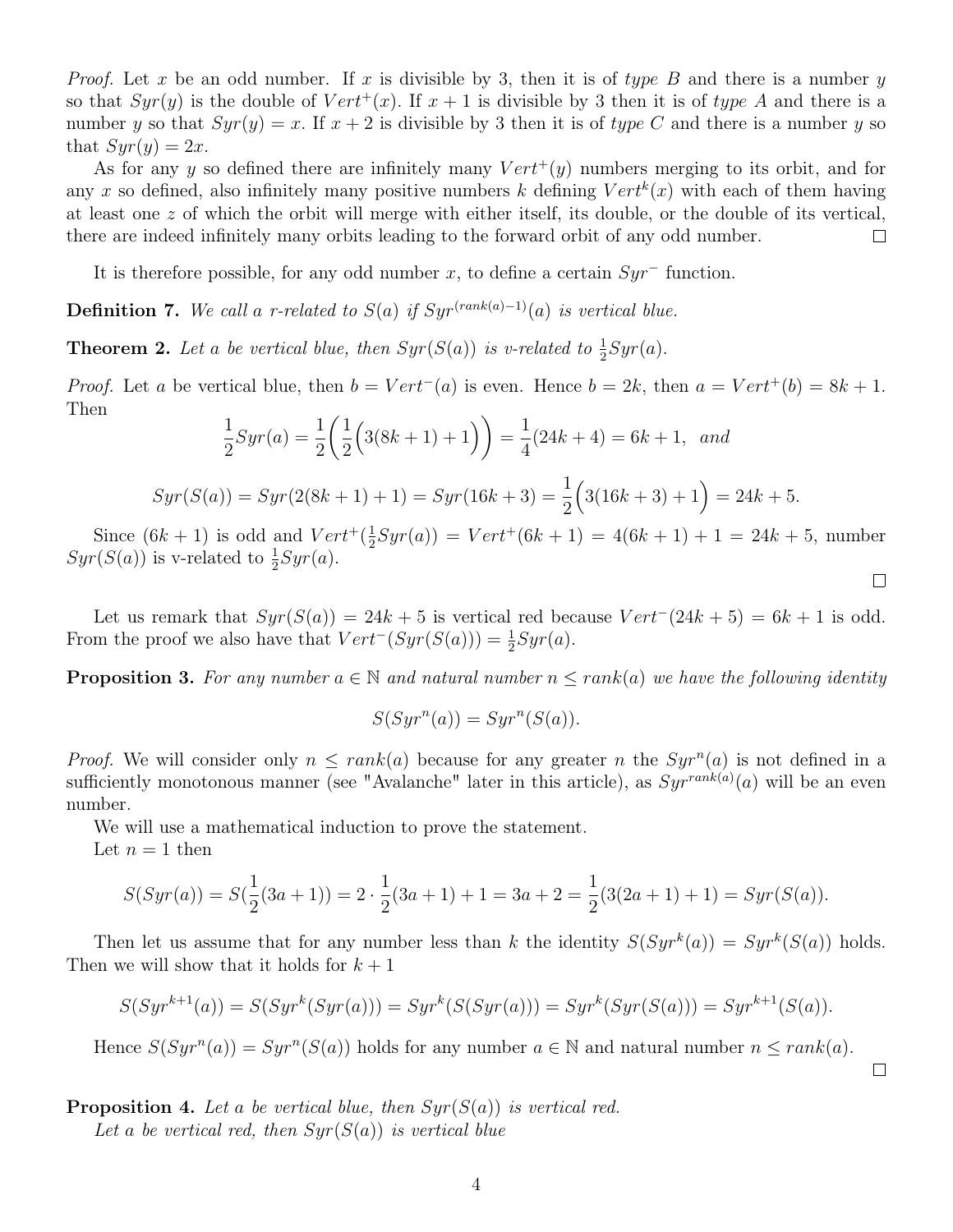*Proof.* Let a be vertical blue with  $Vert'(b) = a$  then

$$
Vert^{-}(Syr(S(a))) = Vert^{-}\left(\frac{1}{2}\left(3(2a+1)+1\right)\right) = Vert^{-}\left(\frac{1}{2}\left(6a+3+1\right)\right) = Vert^{-}(3a+2) =
$$

$$
= \frac{1}{4}\left((3a+2)-1\right) = \frac{1}{4}(3a+1) = \frac{1}{4}\left(3(4b+1)+1\right) = \frac{1}{4}(12b+4) = 3b+1.
$$

Then if b is an even number,  $3b+1$  has to be odd, and if b was an odd number,  $3b+1$  would be even.  $\Box$ 

<span id="page-4-1"></span>**Proposition 5.** Let a be r-related to  $S(a)$ . Then a and  $S(a)$  merge.

*Proof.* Let a be r-related to  $S(a)$  then  $Syr^{(rank(a)-1)}(a)$  is vertical blue by definition and  $rank(Syr^{(rank(a)-1)}(a)) = 1.$ 

By Proposition [3](#page-3-0)

$$
Syr\bigg(S\Big(Syr^{(rank(a)-1)}(a)\Big)\bigg) = Syr\bigg(Syr^{rank(a)-1}\Big(S(a)\Big)\bigg) = Syr^{rank(a)}(S(a)).
$$

Since  $Syr^{(rank(a)-1)}(a)$  is vertical blue, by Theorem [2](#page-3-1) number  $Syr(S(Syr^{(rank(a)-1)}(a)))$  is v-related to  $\frac{1}{2}Syr(Syr^{(rank(a)-1)}(a)).$ 

Hence by the Proposition [1](#page-2-0) numbers  $Syr^{rank(a)}(S(a))$  and  $\frac{1}{2}Syr^{rank(a)}(a)$  merge. Then we get that a and  $S(a)$  merge.

 $\Box$ 

**Definition 8.** The rank of pair  $\{a, S(a)\}\$ is equal to rank $(a)$ .

<span id="page-4-0"></span>Remark 1. Note that Proposition [3](#page-3-0) actually explains the alternative distribution of r-relations along red branches:

(i) let the root a of an red branch be vertical red then for any k that is odd we have  $S^k(a)$  and  $S^{k+1}(a)$ r-related;

(ii) if for some odd k numbers  $S^k(a)$  and  $S^{k+1}(a)$  r-related, then the root a of an red branch is vertical red;

(iii) let the root a of an red branch be vertical blue then for any k that is even we have  $S^k(a)$  and  $S^{k+1}(a)$  r-related;

(iv) if for some even k numbers  $S^k(a)$  and  $S^{k+1}(a)$  r-related, then the root a of an red branch is vertical blue.

*Proof.* (i) Let a be the root of an red branch, and vertical red. Then  $Vert'(a) = 2k + 1$  is an red number, then  $\frac{1}{4}(a-1) = 2k+1$  and  $a = 8k+5$ . Then  $S(a) = 16k+11$  and  $S^2(a) = 32k+1$ . The pair  $(S(a), S^2(a))$  is the first pair of even rank. To check if  $S(a)$  is r-related to  $S^2(a)$  we should check if  $Vert'(Syr^{rank(S(a))-1}(S(a)))$  is red or blue. We have that

$$
Vert^{-}(Syr^{rank(S(a))-1}(S(a))) = Vert^{-}(Syr(16k+11)) = Vert^{-}(24k+17) = 6k+4.
$$

Since  $6k + 4$  is an even number  $Syr^{rank(S(a))-1}(S(a))$  is vertical blue and  $S(a)$  is r-related to  $S^2(a)$ .

Let us then find the rank of pair  $(S(a)^{2t-1}, S^{2t}(a))$ 

rank(
$$
(S^{2t-1}(a), S^{2t}(a))
$$
) = rank( $S^{2t-1}(a)$ ) = 2t.

Then we can find that  $S^{2t-1}(a) = 2^{2t-1}a + 2^{2t-1} - 1$  and  $Syr^{2t-1}(S^{2t-1}(a)) = 3^{2t-1}a + 3^{2t-1} - 1$ .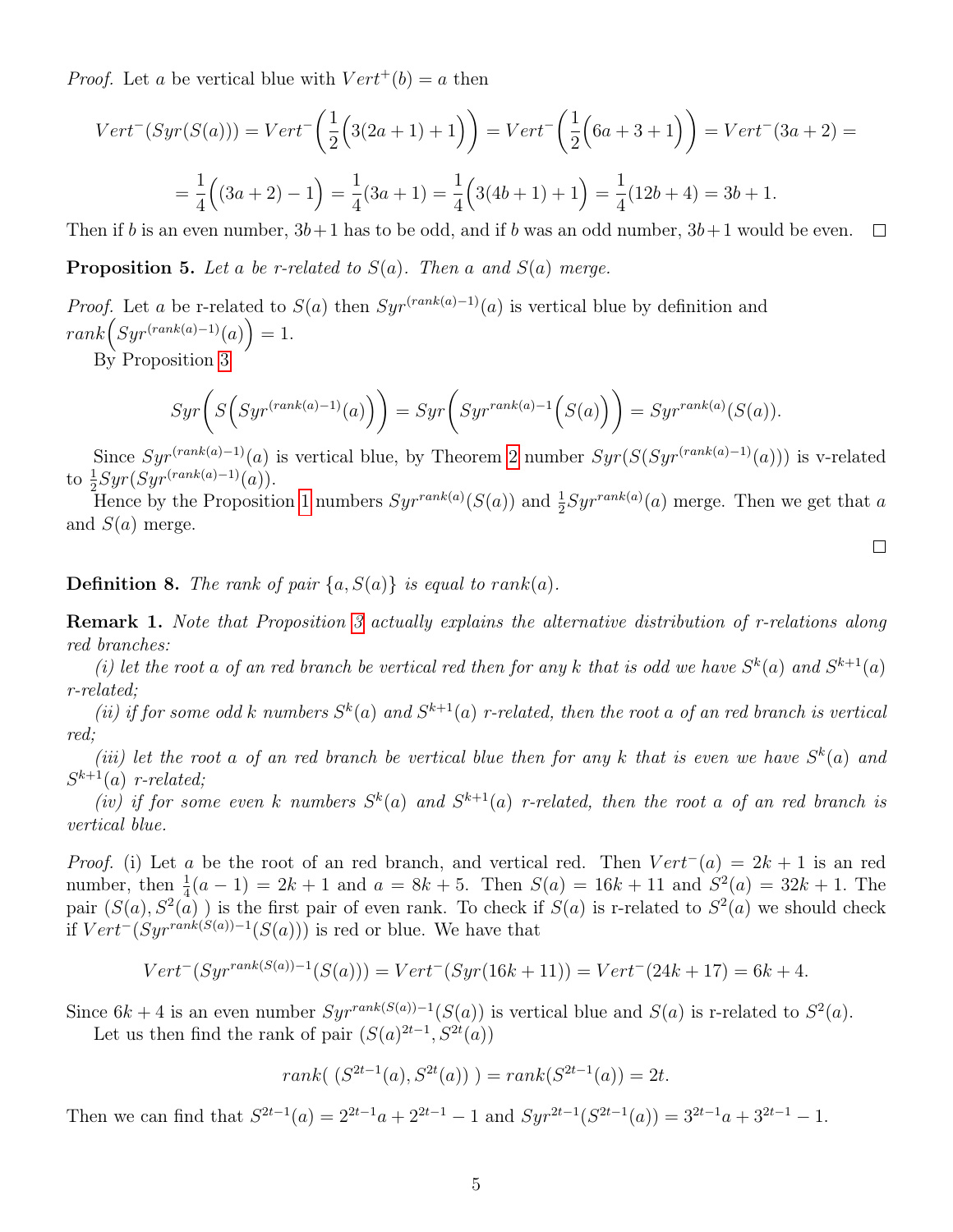Hence

$$
Vert^{-}(Syr^{2t-1}(S^{2t-1}(a))) = \frac{1}{4}(3^{2t-1}a + 3^{2t-1} - 2) = |a = 8k + 5| = \frac{1}{4}(3^{2t-1}(8k+5) + 3^{2t-1} - 2) =
$$
  
\n
$$
= \frac{1}{4}(3^{2t-1}8k+5 \cdot 3^{2t-1} + 3^{2t-1} - 2) = \frac{1}{4}(3^{2t-1}8k+6 \cdot 3^{2t-1} - 2) = \frac{1}{4}(3^{2t-1} \cdot 2 \cdot 4 \cdot k + 2 \cdot 3 \cdot 3^{2t-1} - 2) =
$$
  
\n
$$
= 3^{2t-1} \cdot 2 \cdot k + \frac{1}{4}(2(3 \cdot 3^{2t-1} - 1) = 3^{2t-1} \cdot 2 \cdot k + 2\frac{1}{4}(3^{2t} - 1) = 3^{2t-1} \cdot 2 \cdot k + \frac{1}{2}(3^{2t} - 1) =
$$
  
\n
$$
= 3^{2t-1} \cdot 2 \cdot k + \frac{1}{2}(3^t - 1) \cdot (3^t + 1).
$$

Since  $(3^t - 1)$  and  $(3^t + 1)$  are even,  $\frac{1}{2} \cdot (3^t - 1) \cdot (3^t + 1)$  is even and the whole expression  $Vert^-(Syr^{2t-1}(S^{2t-1}(a))) = 3^{2t-1} \cdot 2 \cdot k + \frac{1}{2}$  $\frac{1}{2} \cdot (3^t - 1) \cdot (3^t + 1)$  is even. Hence  $Syr^{2t-1}(S^{2t-1}(a))$ is vertical blue then  $S^{2t-1}(a)$  is r-related to  $S^{2t}(a)$ .

(ii) Let  $k = 2h - 1$  be an odd number and  $S^k(a)$  is r-related to  $S^{k+1}(a)$ .

Hence  $Syr^{(rank(S^k(a))-1)}(S^k(a))$  is vertical blue that is  $Vert^{-(}Syr^{(rank(S^k(a))-1)}(S^k(a)))$  ia blue. We already have the next chain of equalities

$$
Vert^{-}(Syr^{(rank(S^{k}(a))-1)}(S^{k}(a))) = Vert^{-}(Syr^{(rank(S^{2h-1}(a))-1)}(S^{2t-1}(a))) = Vert^{-}(Syr^{2h-1}(S^{2h-1}(a))) =
$$
  
= 
$$
\frac{1}{4}(3^{2h-1}(8k+5) + 3^{2h-1} - 2).
$$

Hence  $\frac{1}{4}(3^{2h-1}a+3^{2h-1}-2)$  is even. Let us transform last expression

$$
\frac{3^{2h-1}a - 3^{2h-1}}{4} + \frac{2 \cdot 3^{2h-1}}{4} - \frac{2}{4} = 3^{2h-1} \cdot \frac{a-1}{4} + \frac{2}{4}(3^{2h-1} - 1) = 3^{2h-1} \cdot \frac{a-1}{4} + \frac{1}{2}(3 \cdot (3^{2h-2} - 1) + 2) =
$$
  
=  $3^{2h-1} \cdot \frac{a-1}{4} + \frac{3 \cdot (3^{h-1} - 1)(3^{h-1} + 1)}{2} + 1.$ 

We know that  $\frac{3\cdot(3^{h-1}-1)(3^{h-1}+1)}{2}+1$  is odd. Since  $3^{2h-1}\cdot\frac{a-1}{4}+\frac{3\cdot(3^{h-1}-1)(3^{h-1}+1)}{2}+1$  is even we get that  $3^{2h-1} \cdot \frac{a-1}{4}$  $\frac{-1}{4}$  is odd. Hence  $\frac{a-1}{4}$  is odd and *a* is vertical red.

 $\Box$ 

The proof of the case (iii) and (iv) can be obtained analogously.

**Definition 9.** Let a be an odd number. The Glacis of bottom a is an infinite set of odd numbers

$$
\{2a+1, 4a+1, 8a+1, \ldots, 2^n a+1, \ldots\}.
$$

Note that numbers  $2^n + 1$ , where  $n \in \mathbb{N}$  are glacis numbers from the glacis of bottom 1.

**Definition 10.** For each number  $2^n a+1$  in a glacis we define its glacis coordinates as the pair  $(a; n-2)$ , where the first coordinate is the unique glacis bottom and the second coordinate is called the glacis order of the element.

By this definition the glacis coordinates of number  $2a + 1$  are  $(a, -1)$ , for number  $4a + 1$  they are  $(a, 0)$  and number  $8a + 1$  has coordinates  $(a, 1)$ .

We will call glacis numbers  $(a; 2k)$  with an even glacis order *Type Vert numbers* and the others shall be Type Succ numbers.

We will later explain the logic of this naming.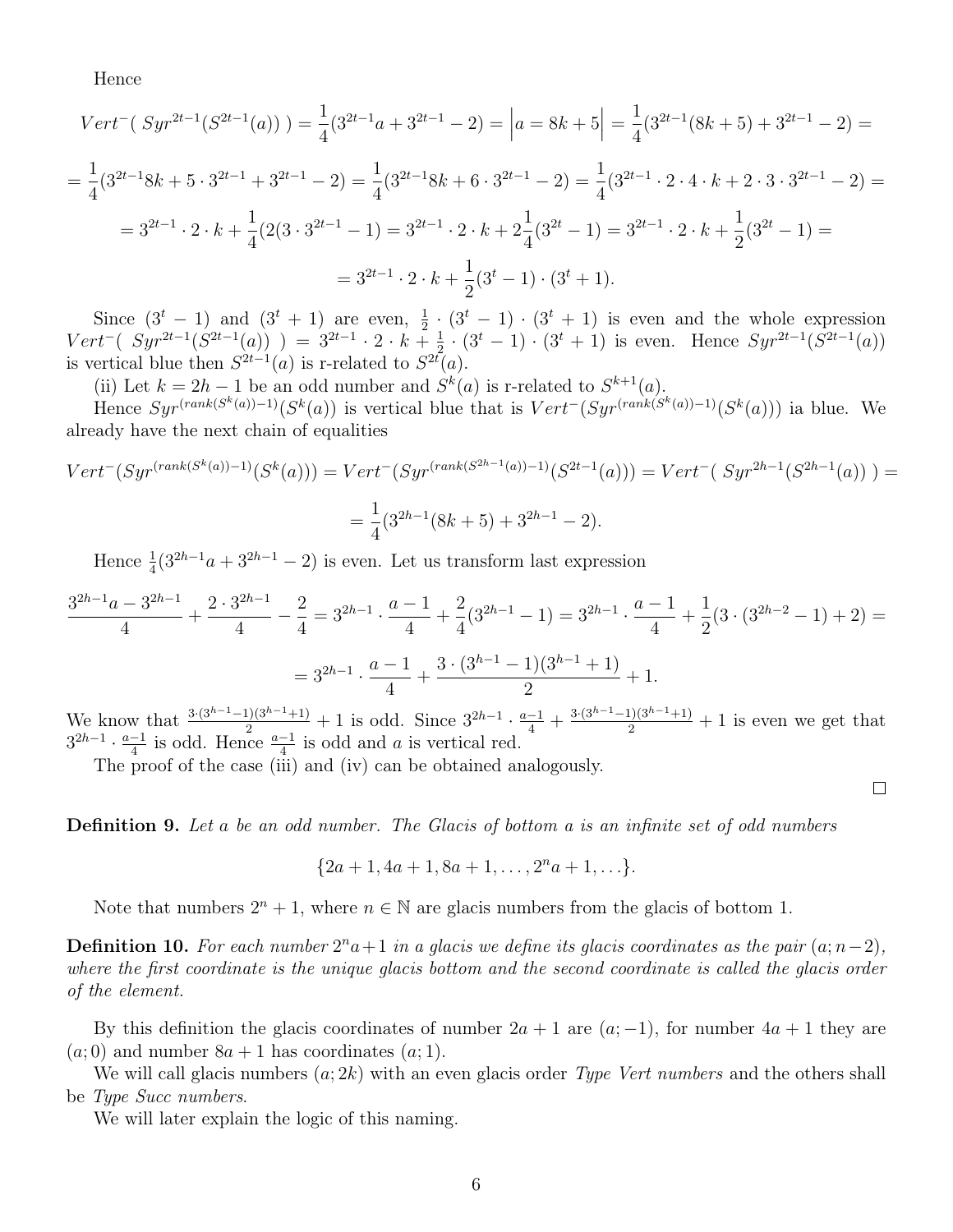**Proposition 6.** Let the glacis coordinates of x be  $(a; n)$ , where  $n > 0$ . Then the glacis coordinates of 1  $\frac{1}{2}Syr(x)$  are  $(3a; n-2)$ .

*Proof.* By the statement of the proposition  $x = 2^{n+2}a + 1$ . Then  $\frac{1}{2}(Syr(x)) = \frac{1}{4}(3(2^{n+2}a + 1) + 1)$  $= 2^n \cdot (3a) + 1$ . Hence glacis the coordinates of  $\frac{1}{2} Syr(x)$  are  $(3a; n-2)$ .  $\Box$ 

Note that if  $n = 2$  the number  $Vert^{-1}(\frac{1}{2})$  $\frac{1}{2}Syr(x)) = Vert^-(2^2 \cdot (3a) + 1) = 2^2 \cdot \frac{1}{4}$  $\frac{1}{4} \cdot (3a) = 3a$  is odd. Therefore  $\frac{1}{2}Syr(x)$  is vertical red.

If  $n = 1$  and number y is of glacis order  $m = 2$  in the same glacis then  $\frac{1}{2}Syr(x) = S(Vert^{-}(\frac{1}{2})$  $\frac{1}{2}Syr(y))$ This explains why we have called glacis numbers with an odd order "type Vert" and the ones with an even order "type Succ".

We may now generalize the formula to calculate the progression of glacis numbers. Let  $a$  be any odd number. All type Succ numbers of its glacis are written

$$
Vert(a \cdot 2^{2k-1})
$$
 or  $Succ(a \cdot 2^{2k}) = 2^{2k+1} \cdot a + 1$ 

and all type Vert numbers are written

$$
Vert(a \cdot 2^{2k})
$$
 or  $Succ(a \cdot 2^{2k+1}) = 4^{2k} \cdot a + 1$ .

Any glacis number q of order  $2k$  or  $2k-1$  may be reduced to rank 0 or  $-1$  by the following transformation

$$
(g-1)\cdot\left(\frac{3}{4}\right)^k+1
$$

then on we have

(i) for type Succ numbers :

$$
2^{2k+1} \cdot a \cdot \left(\frac{3}{4}\right)^k + 1 = 2a \cdot 3^k + 1;
$$

(ii) for type Vert numbers :

$$
4 \cdot 4^k \cdot a \cdot \left(\frac{3}{4}\right)^k + 1 = 4a \cdot 3^k + 1;
$$

(iii)

$$
S(a \cdot 3^k) = 2a \cdot 3^k + 1;
$$

 $(iv)$ 

$$
Vert(a \cdot 3^k) = 4a \cdot 3^k + 1.
$$

As these equalities will fit any number  $a$ , we have indeed that any glacis number of order  $2k$  will be finitely mapped to  $4a \cdot 3^k + 1 = Vert(a \cdot 3^k)$  and that any glacis number of order  $2k - 1$  will be mapped to  $2a \cdot 3^k + 1 = S(a \cdot 3^k)$ .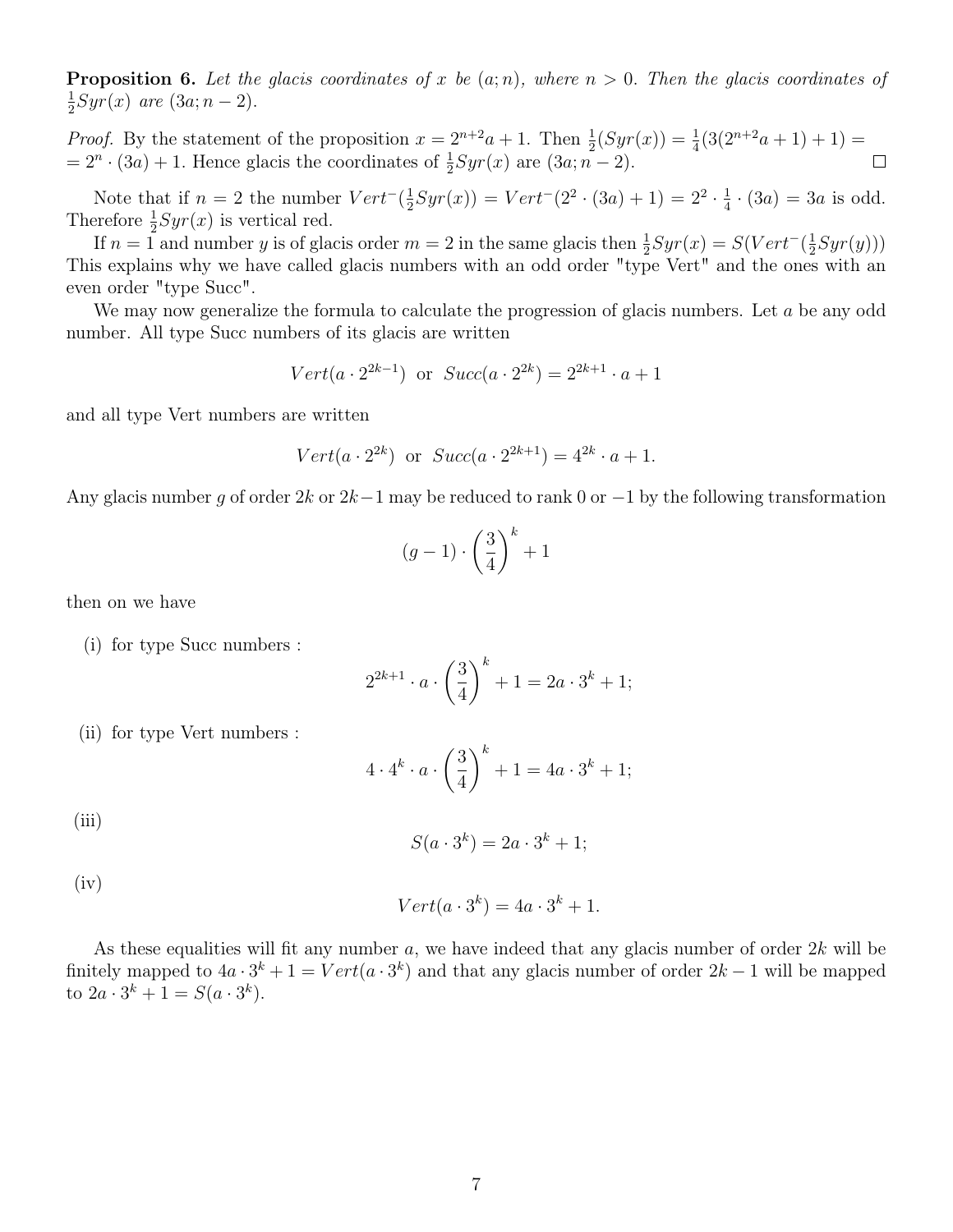# 4 Main results

We shall now study the behavior of glacis numbers and establish the importance of studying the transformation of glacis under Syracuse.

<span id="page-7-0"></span>**Lemma 1.** Let q1 and q2 be glacis elements of glacis coordinates  $(x; 1)$  and  $(x; 2)$  respectively, and 3x be either vertical blue or r-related to  $S(3x)$ . Then g1 and g2 merge.

*Proof.* Let elements q1 and q2 belong to the glacis of bottom x, then these elements are respectively of the form  $g1 = 8x + 1$  and  $g2 = 16x + 1$ .

Let us study their orbits further. Firstly, we consider the elements of  $Orb(q2)$ . We have that

$$
Syr(g2) = \frac{3}{2}(16x + 1 + 1) - 1 = 3(8x + 1) - 1 = 24x + 2
$$

is an even number, then, the next number in  $Orb(q2)$  is

$$
\frac{1}{2}Syr(g2) = 12x + 1.
$$

The number  $\frac{1}{2}Syr(g2) = 12x + 1$  belongs to the glacis of bottom 3x and 3x is odd because x is odd. Then  $(12x+1)$  is vertical red because  $Vert'(12x+1) = \frac{1}{4}((12x+1)-1) = 3x$  is an odd number. Hence  $(12x + 1)$  $(12x + 1)$  $(12x + 1)$  and 3x are v-related therefore by Proposition 1 they merge. Hence  $(16x + 1)$  and 3x merge.

Now we consider some consecutive elements of  $Orb(g1)$ .

$$
\frac{1}{2}Syr(g1) = \frac{1}{2}(\frac{3}{2}(8x+1+1)-1) = 6x+1.
$$

The number  $6x + 1$  also belongs to the glacis of bottom 3x. Since 3x is vertical blue or r-related to  $S(3x)$ , by Remark [1](#page-4-0) numbers 3x and  $(6x+1)$  merge. Thus  $(8x+1)$  and 3x merge.

Since  $(16x + 1)$  and  $(8x + 1)$  merge with the same number 3x, these numbers also merge, which finishes the proof.

 $\Box$ 

**Definition [1](#page-7-0)1.** When Lemma 1 holds for glacis numbers g1 and g2, namely, when  $Syr(q1)$  and  $Syr(q2)$ belong to a glacis of which the bottom is either vertical blue or r-related to its successor, we will call these numbers vanilla-related.

Figure 2 shows how vanilla can be represented on the binary tree.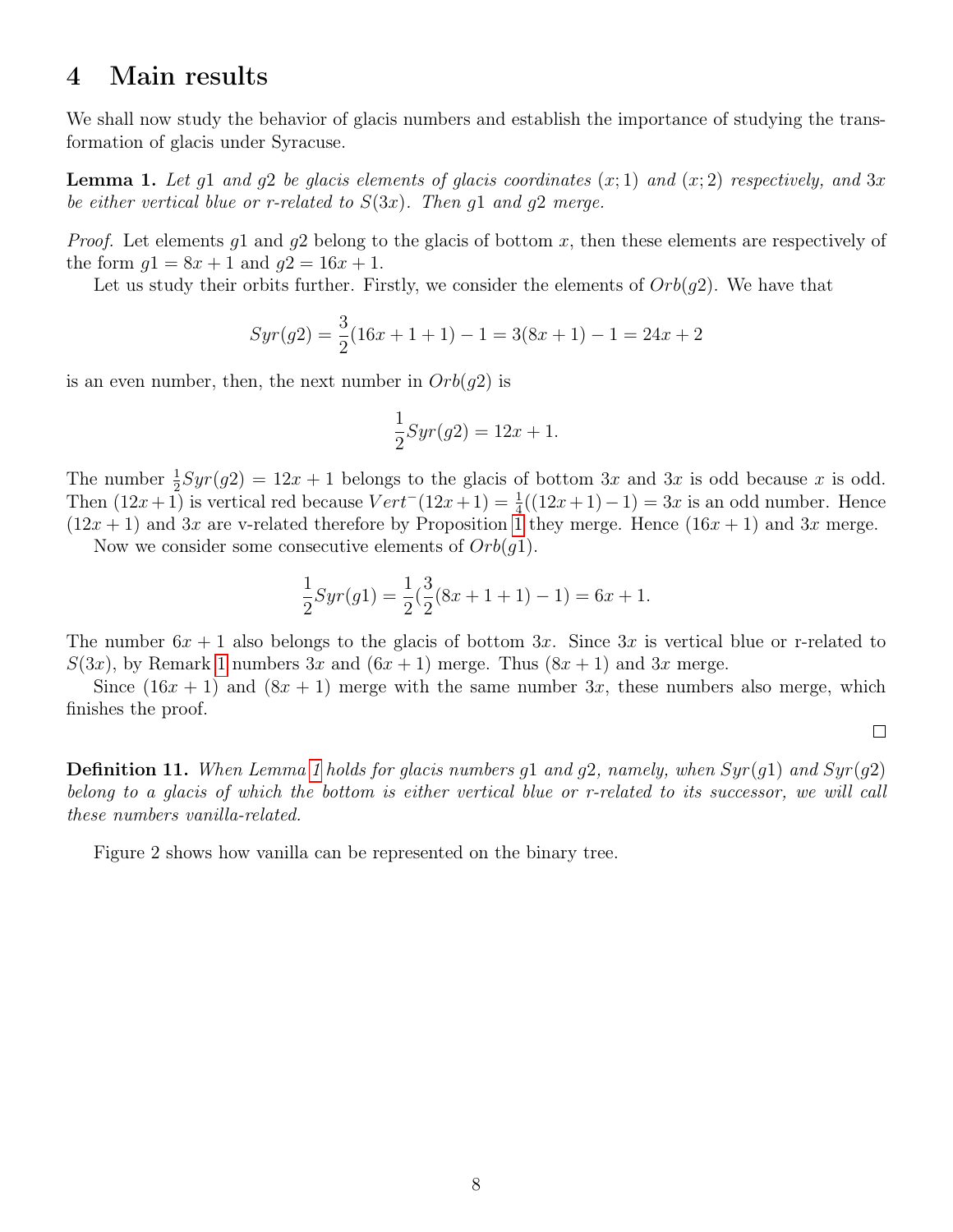

Figure 2. Vanilla

Let us define an action  $Ban^+(a) = 8a + 9$  and  $Ban^-(a) = \frac{1}{8}(a - 9)$ . By default, just as we use the notation  $Vert(a)$  for the exact  $Vert^+(a)$  we will also use  $Ban(a)$  for  $Ban^+(a)$ .

<span id="page-8-0"></span>**Lemma 2.** Let  $g2$  have glacis coordinates  $(x; 2)$ ,  $g1$  have glacis coordinates  $(x; 1)$ 

Let us also define  $g'2 = Ban^{-}(g2)$ ,  $g'1 = Ban^{+}(g1)$ , and 3x be vertical red or r-related to  $\frac{1}{2}(3x-1)$ . Then  $g1$  and  $g'1$  merge, and so do  $g2$  and  $g'2$ 

*Proof.* Let us find how numbers  $g_1$ ,  $g'_1$ ,  $g_2$ ,  $g'_2$  depend from the glacis bottom x. We already have  $g1 = 8x + 1, g2 = 16x + 1.$  Also  $g'1 = 8 \cdot (8x + 1) + 9 = 16(4x + 1) + 1 = 16 \cdot Vert(x) + 1$  and has glacis coordinates  $(Vert^+(x); 2)$ . And  $g'2 = \frac{1}{8}(16x + 1 - 9) = 2x - 1$ .

Since  $\frac{1}{2}Syr(g2) = \frac{1}{2}(\frac{1}{2})$  $\frac{1}{2}(3(16x+1)+1)) = 4 \cdot 3x + 1 = Vert(3x)$ , it follows that g2 and  $Vert(3x)$ merge. Since by Proposition [1](#page-2-0) numbers  $Vert(3x)$  and  $3x$  merge, we have that g2 and  $3x$  merge. We have  $\frac{1}{2}Syr(g'2) = \frac{1}{2}(\frac{1}{2})$  $\frac{1}{2}(3(2x-1)+1)) = \frac{1}{2}(3x-1)$  from this  $g'2$  and  $\frac{1}{2}(3x-1)$  merge.

Since  $\frac{1}{2}Syr(g1) = \frac{1}{2}(\frac{1}{2})$  $\frac{1}{2}(3(8x+1)+1)) = 2 \cdot 3x + 1 = S(3x)$  we have that g1 and  $S(3x)$  merge. The equality  $\frac{1}{2}Syr(g'1) = \frac{1}{2}(\frac{1}{2})$  $\frac{1}{2}(3(64x+17)+1)) = \frac{1}{4}(192x+52) = 48x+13 = 4\cdot(2\cdot(2\cdot3x+1)+1) + 1 =$  $Vert(S^2(3x))$  implies that g'1 and  $S^2(3x)$  merge.

If 3x is vertical red then  $Vert^-(3x)$  exists and  $\frac{1}{2}Syr(g'2) = 2 \cdot \frac{1}{4}$  $\frac{1}{4}(3x-1) = 2Vert^{-}(3x)$ . Hence 1  $\frac{1}{4}Syr(g'2) = Vert^-(3x)$  and  $Vert^+(Vert^-(3x)) = 3x$  then numbers  $g'2$  and  $3x$  merge. Since  $\frac{1}{2}Syr(g2) =$  $Vert(3x)$  numbers g2 and 3x merge and we have that g2 and g'2 merge.

Let 3x be vertical red then by Remark [1](#page-4-0) number  $S(3x)$  is r-related to  $S^2(3x)$ . Then  $S(3x)$  and  $S<sup>2</sup>(3x)$  merge. Hence  $g'1$  and  $g1$  merge.

Let  $3x$  be r-related to  $\frac{1}{2}(3x-1)$  then by Proposition [5](#page-4-1) numbers  $3x$  and  $\frac{1}{2}(3x-1)$  merge. Hence  $g2$ and  $g'2$  merge. Since by the Remark [1](#page-4-0)  $S(3x)$  and  $S^2(3x)$  merge it follows that  $g'1$  and  $g1$  merge

 $\Box$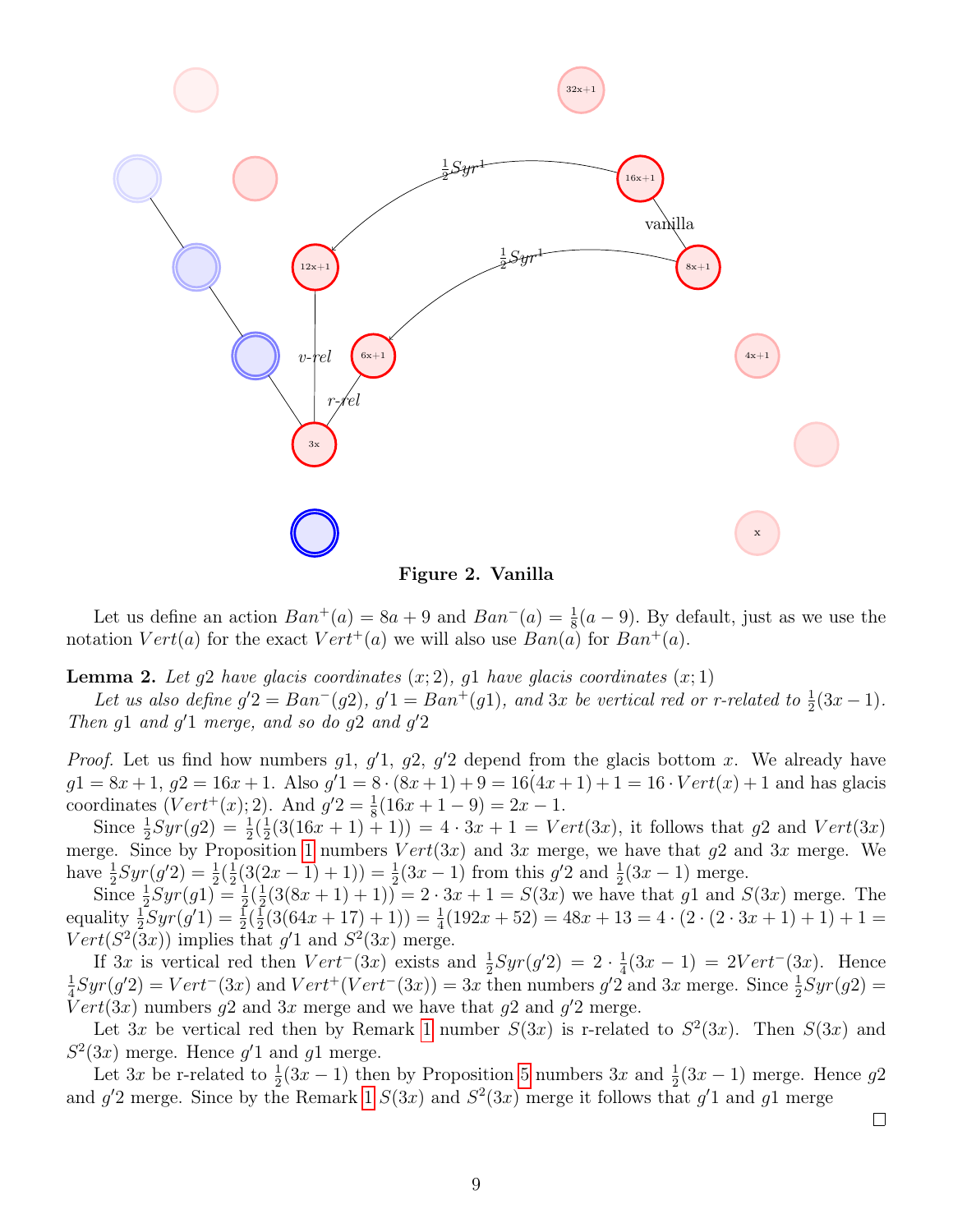**Definition 12.** If Lemma [2](#page-8-0) holds for glacis numbers  $g'1$ ,  $g1$  and  $g'2$  and  $g2$  we will say that  $g'1$ ,  $g1$  are banana-related and that so are  $g'2$  and  $g2$ 

Figure 3 shows how banana can be represented on the binary tree.



#### Figure 3. Banana

The algebraic phenomenon behind the Banana and Vanilla relations is the following:

for any two consecutive first glacis numbers  $q_1$  and  $q_2$  where  $q_1$  is of order 1 and  $q_2$  of order 2, and the glacis is of bottom a

$$
\frac{1}{2}Syr(g2) = Vert(3a),
$$
  

$$
\frac{1}{2}Syr(g1) = Succ(3a).
$$

Then only two cases are possible: either  $3a$  is r-related to  $S(3a)$  or it is not.

If 3a is r-related to  $S(3a)$  then it means g2 and g1 merge.

If 3a is not r-related to  $S(3a)$  it means  $S(3a)$  is r-related to  $S^2(3a)$  and that either 3a is vertical red or is r-related to  $S^{-}(3a) = \frac{1}{2}(3a - 1)$ .

Now 3a is necessarily a type B number, therefore  $Vert^-(3a)$ , if it exists, is a type A number, so  $3a-1=4\cdot Vert^-(3a)$  has a number y such that  $Syr(y)=3a-1$  this number y is the number we have called  $g'2$ .

When 3*a* is r-related to  $\frac{1}{2}(3a-1)$ , this latter number is of type C, therefore there exists a number y such that  $\frac{1}{2}Syr(y) = 3a - 1$  which is number g'2 again. Since  $S^2(3x)$  is r-related to  $S(3x)$  and 3x is of type B,  $S^2(3x)$  is of type C, therefore there is a number z such that  $Syr(z) = 2 \cdot S^2(3x)$  and this number is the one we have called  $g'1$ .

Therefore we have the following :

**Theorem 3.** (Banana-Split Theorem) For numbers  $g2$  with glacis coordinates  $(x; 2)$  and  $g1$  with glacis coordinates  $(x; 1)$ , only one of the two following statements holds:

 $(i)$  g2 and g1 merge;

(ii) g2 and  $g'2 = Ban^{-}(g2) = \frac{1}{8}(g2 - 9)$  merge and g1 and  $g'1 = Ban^{+}(g1) = 8 \cdot g1 + 9$  merge.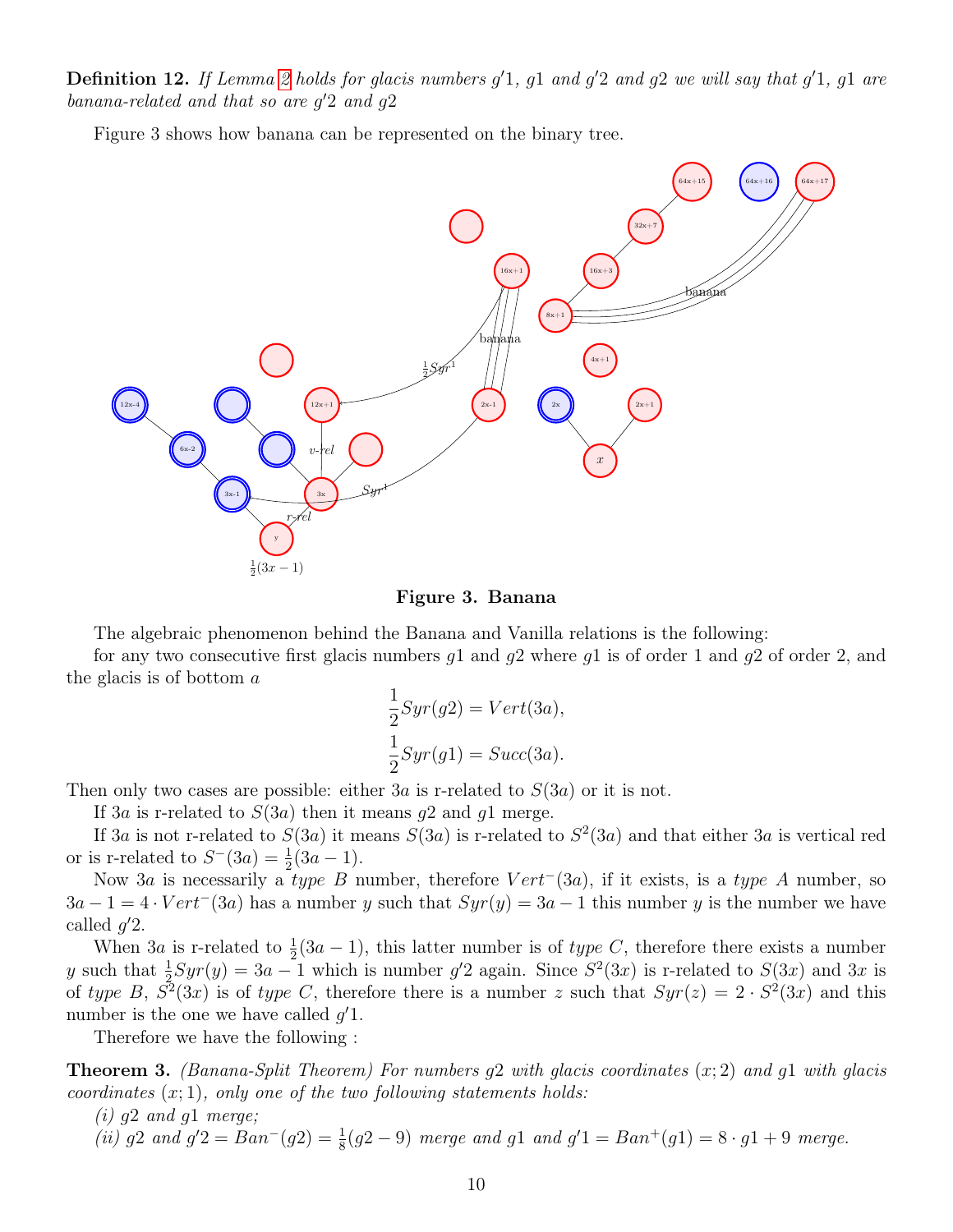For the record, the author, having to find a name for the banana-relation on his handwritten notes, and being used to noting them as three black lines from one number to the other in the binary tree, with the three lines being curved, found it evoked a banana, hence the name.

Any Syracuse orbit is a correspondence mapping red branches to glacis and vice versa. By correspondence we mean that any Syracuse orbit is a sequence of odd numbers of which the rank is either greater than one, and they are therefore red branch numbers, or equal to one, in which case they are red branch roots and therefore glacis numbers.

Since any odd number of rank  $n$  greater than one will be reduced to an odd number of rank 1 in a finite number of Syr action, and that any odd number of rank 1 is in a glacis, any element of a red branch will finitely orbit to a glacis.

Glacis numbers, in turn, all finitely orbit to a red branch (get to a red branch in a finite number of steps), with only two possible patterns (ie. cases): either they are of  $TypeVert$  and their glacis reduction to order 0 under a finite amount of  $\frac{1}{2}Syr$  actions will be the  $Vert^+$  of a power of three of the bottom of their initial glacis.

Or they are  $TypeSucc$  and their glacis reduction to order  $-1$  under a finite amount of  $\frac{1}{2}Syr$  actions will be the Successor of a power of three of the bottom of their initial glacis.

Therefore, an important observation is that the forward orbit of any odd number

- (i) If it is a red branch number of rank above 1, can only occupy red branches of type A until it reaches a glacis.
- (ii) If it is a glacis number of order above 0, Can only occupy glacis of type B bottom (let us call it b) and therefore of type  $C$  glacis numbers until it reaches a red branch in either a type B number  $(3<sup>k</sup> \cdot b)$  or a *type C* number  $S(3<sup>k</sup> \cdot b)$ .

**Definition 13.** A bud is any pair  $(a; S(a))$ , where a is vertical red.

**Definition 14.** Let a be a number for which  $Vert^-(a)$  is not an integer. If a is even, the cob of base a is the infinite set of buds

$$
\{ (Vert^+(a); S(Vert^+(a)), (Vert^{+2}(a); S(Vert^{+2}a)), \ldots \}.
$$

If a is odd, the cob of base a is the infinite set of buds

 $\{(a; S(a)),(Vert^+(a);S(Vert^+(a)),(Vert^{+2}(a);S(Vert^{+2}a)),\ldots\}$ 

and it has the base a.

Since any number, either odd or even, has a  $Vert^+$  number, there are indeed two kinds of cobs: those of blue base (blue cob), and those of red base (red cob).

**Definition 15.** Let a be a vertical red number. The verticality of number a are the coordinates  $(b, m)$ such that b is the smallest number and m the highest number satisfying the equation  $a = Vert^m(b)$ .

**Definition 16.** The verticality of a bud  $(Vert^{+n}(a); S(Vert^{+n}a))$  is equal to the verticality of its smallest  $element \; Vert^{+n}(a)$ .

**Proposition 7.** Let  $(a, S(a))$  be a bud, and of verticality  $(b, m)$ . (Nota Bene: that  $(a, S(a))$  be defined as a bud implies that if b is even, m is greater than 1) Then if b is even,  $Syr(S(a))$  will have the glacis  $coordinates\ (\frac{1}{2})$  $\frac{1}{2}Syr(Vert(b)); 2(m-1))$  and will therefore be of type Vert. If b is odd,  $Syr(S(a))$  will have the glacis coordinates  $(\frac{1}{2})$  $\frac{1}{2}Syr(b); 2m-1)$  and will therefore be of type Succ.

Therefore note that the image of any cob of base b under one Syr action is either, if the cob is of an even base, all the typeVert glacis numbers of the glacis of bottom  $\frac{1}{2}Syr(Vert(b))$ , or if the cob is of odd base, all the type Succ numbers of the glacis of bottom  $Syr(b)$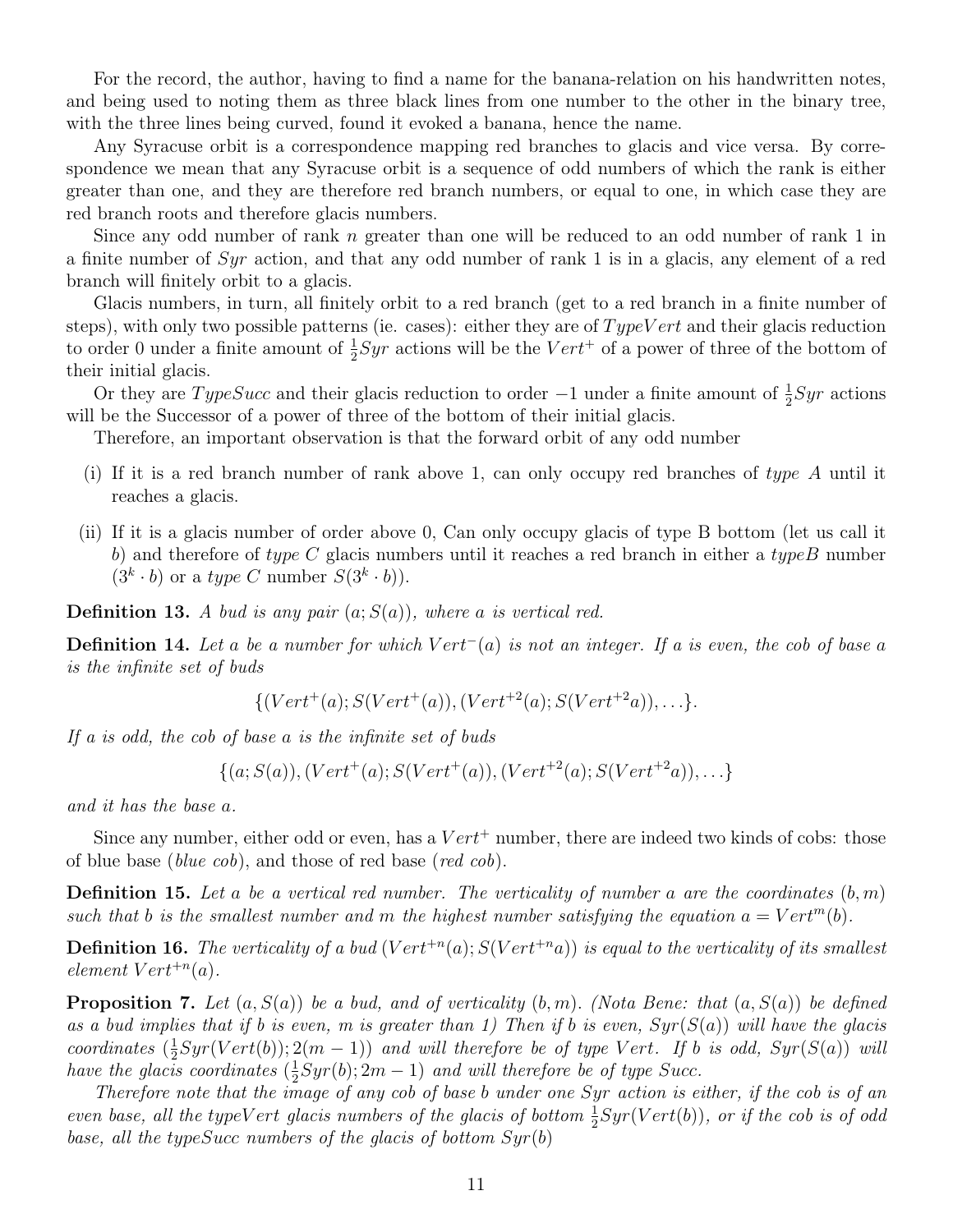*Proof.* If b is odd, then we know that  $Syr(Vert^m(b)) = 4^mSyr(b)$  and  $Syr(S(a)) = S(4^mSyr(b)) =$  $2(4^mSyr(b)+1)$  By definition of the glacis coordinates,  $Syr(S(a))$  is therefore of coordinates  $(\frac{1}{2})$  $\frac{1}{2}Syr(b); 2m-1).$ 

If b is even, for any m greater than 1,  $Syr(Vert^m(b)) = 4^{m}Syr(Vert(b))$  And  $Syr(S(a)) =$  $S(4^{m-S}yr(Vertb))) = 2(4^{m-1}Syr(Vertb)) + 1$  By definition of the glacis coordinates  $Syr(S(a))$  is therefore of coordinates  $(\frac{1}{2})$  $\frac{1}{2}Syr(Vert(b)); 2m-1)$  $\Box$ 

**Proposition 8.** Let a be a glacis number of coordinates  $(b, 2k + 1)$  where k is greater or equal to 0 Then defining  $Tyr(a) := \frac{1}{2}Syr(a) Tyr^{k+1}(a) = S(3^{k+1}Syr(b))$ 

if a is a glacis number of coordinates  $(b, 2k)$  then  $Tyr^{k+1}(a) = Vert(3^{k+1}Syr(b))$ 

Also note that in the same way that for x a number of rank  $n > 0$   $Syr^n(a)$  may be calculated as  $(x+1)\cdot(\frac{3}{2})$  $(\frac{3}{2})^n-1.$ 

For a glacis number of order  $2k+1$  or  $2k$  Tyr<sup>k+1</sup>(a) may be calculated as  $(a-1) \cdot (\frac{3}{4})$  $(\frac{3}{4})^{k+1}+1.$ 

Proof. This is a re-stating of propositions that were already proven in the Banana-Split Theorem

Also, the latter two propositions implies that

**Proposition 9.** Let  $S(a)$  be the largest bud number of bud  $(a, S(a))$ , with vertical coordinates  $(b, m)$ . Then if b is odd  $Tyr^m(Syr(S(a))) = S(Syr(b) \cdot 3^m)$ , if b is even then  $Tyr^m(Syr(S(a))) = Vert(Syr(b) \cdot 3^m)$ .  $3^m$ ).

Proof. This is also a re-stating of propositions that we proved earlier.

Therefore, if we consider any red branch, and take a number a of this branch, with rank  $n > 1$  that is r-related to  $\frac{1}{2}(a-1)$  we know that  $Syr^n(a)$  will be vertical red of a certain verticality, and therefore  $Syr^n(a)$  and  $S(Syr^n(a))$  will be forming a bud. If we could predict exactly the verticality  $(b, m)$  of the pair  $(Syr^n(a), S(Syr^n(a)))$ , we could know that either

 $Tyr^m(Syr(S(Syr^n(a)))) = S(Syr(b) \cdot 3^m)$  or  $Tyr^m(Syr(S(Syr^n(a)))) = Vert(Syr(b) \cdot 3^m)$ 

Meaning for any red branch number, we could predict the next red branch its orbit will intersect, namely the next time it will have a rank above 1, after it has been reduced to rank 1 for the first time by a finite number of Syr actions.

In a further work, we shall outline a method to achieve such a prediction.

**Definition 17.** Let  $(a, S(a))$  be a bud. Under one Syr, a is transformed into a power of 4 of the bottom of the glacis of which  $Syr(S(a))$  will be an element. This critical separation of two adjacent red branch numbers of the binary tree into a non-adjacent pair composed of a glacis bottom and a glacis number we call an avalanche.

The avalanche phenomenons accounts for a decisive part of the chaotic behavior of Syracuse orbits. In fact, the only two sources of the wild behavior of all Syracuse orbits are

**Definition 18.** The consequence of the  $Syr^n$  on the vertical coordinates of buds, namely, for a bud  $(a, S(a))$  of vertical coordinates  $(b, m)$  what will be the vertical coordinates of  $(Syr^n(S^n(a)), Syr^n(S^{n+1}(a)))$ ? We call this problem the **B2G problem**, standing for "Branch to Glacis".

Definition 19. The consequence of the 3x action on the red branch coordinates of a number a, namely, given a number a that has a certain rank and of which the root of its branch has certain vertical coordinates, what will be the vertical coordinates and the rank of  $3^n a$ ? We call this problem the G2B problem, standing for "Glacis to Branch".

The next conjectures, which are in fact equivalent, would be helpful in searching for the solution of the Syracuse Problem.

 $\Box$ 

 $\Box$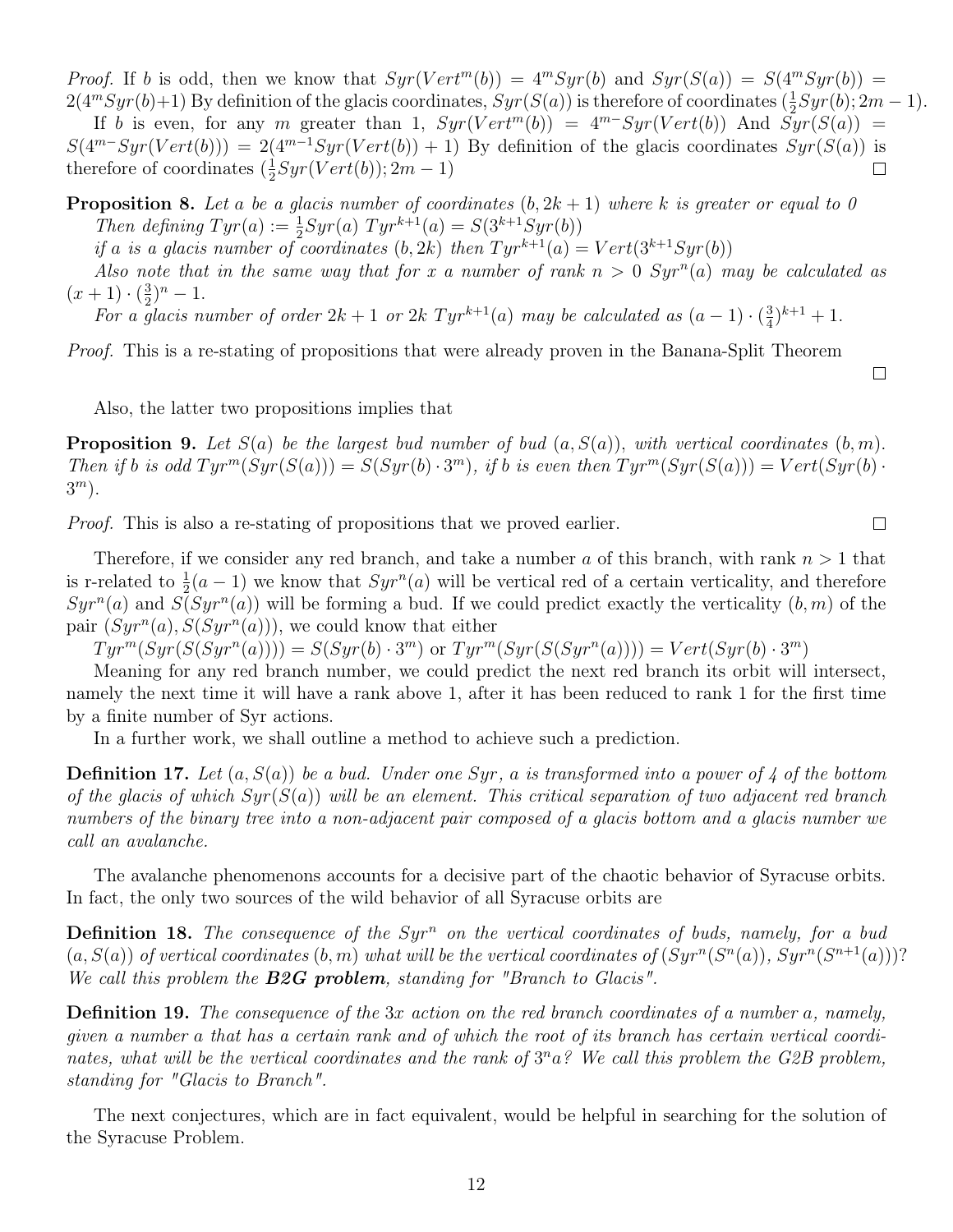Conjecture 1. (Golden Gate Conjecture) Any bud is solvable, namely for any odd number a, the orbits of  $Vert(a)$  and  $S(Vert(a))$ , either backward or forward, can be proven to have at least one common number.

Conjecture 2. (Golden Avalanche Conjecture) Any glacis number can be proven to merge with its glacis bottom.

#### Proposition 10. Proving the Golden Gate Conjecture proves the Collatz Conjecture

*Proof.* Along any red branch, we know that if a is not r-related to  $S(a)$  it means that  $Syr^{rank(a)-1}(a)$  is vertical red and  $Syr^{rank(a)-1}(S(a)) = S(Syr^{rank(a)-1}(a))$ . Suppose we had a demonstration that for any odd number b,  $Vert(b)$  and  $S(Vert(b))$  can be proven to merge, it would imply that a and  $S(a)$  will merge as well. Therefore, such a demonstration would mean that, besides the r-relation which we have exposed in this paper, there is a - evidently much more complex - w-relation between any two r-related pairs along any red branch. This in turn would demonstrate that all the elements of the binary tree will  $\Box$ merge.

For the record, the author of this article established the Golden Gate conjecture at the Lange Special Collection Reading Room of the University of California, San Francisco, with a view of the Golden Gate Bridge, a name altogether fitting for the definition of a "bridge" connecting two "red numbers" as they were colored in his personal notes. Obviously, proving the Golden Gate Conjecture will be no trivial work, but we may already make a few simple observations:

#### Proposition 11. The solving of some buds implies the solving of some other buds

*Proof.* Suppose bud  $(13, 27)$  is solved. Number 13 belong to the orbit of number 45, and number 91 belong to the orbit of number 27. Indeed  $\frac{1}{2}Syr(45) = 17, \frac{1}{2}$  $\frac{1}{2}Syr(17) = 13$  and  $\frac{1}{2}Syr^2(27) = 31$ , 1  $rac{1}{2}Syr(\frac{1}{2}$  $\frac{1}{2}Syr^5(31)) = 91.$  And  $(45, 91)$  is a bud.  $\Box$ 

**Proposition 12.** It is possible for a bud to solve itself by having each two orbits of its elements cross an composition of r-relation demonstrating they merge, and this without having to bruteforce compute the orbits of the two elements until they reach number 1.

*Proof.* Let us consider the bud (157, 315). and its forward orbit.  $Syr(315) = 473$  and  $Syr(157) = 236$  $4 \cdot 59$ . Then  $Syr(59) = 89$  and  $\frac{1}{2}Syr(473) = 355 = S(177)$  and 177 is vertical blue therefore 355 and 177 are r-related. Numbers 89 and 177 are two consecutive glacis numbers with coordinates (11, 1) and  $(11, 2)$  respectively. If  $3 \cdot 11 = 33$  was r-related to  $S(33) = 67$ , then 89 and 177 would be proven to merge by a vanilla relation. It so happens that 33 is vertical blue, and is therefore r-related to 67, implying a vanilla-relation between 89 and 177, because  $\frac{1}{2}Syr(89) = 67$  and  $\frac{1}{2}Syr(177) = 133 = Vert(33)$  Therefore 157 and 315 are proven to merge.

From a purely epistemological perspective, the chaotician that is experienced in theoretical biology may not fail to notice a certain intellectual similarity between the way bud (157, 315) is solved and that in which new covalent bonds are made between different atoms by the active sites of enzymes in biochemistry. With bud (157, 315) we have two unrelated "atoms" so to speak, and their manipulation in a few critical steps, similar to that between the few active sites of enzymes, "catalyzes" a relation, thus "bonding" them.  $\Box$ 

# 5 Conclusion

It seems possible to "make mathematics ready" to expose critical vulnerabilities in the Syracuse problem. In this paper, we have already proven that the simple algebraic relation  $Syr(4a + 1) = 4(Syr(a))$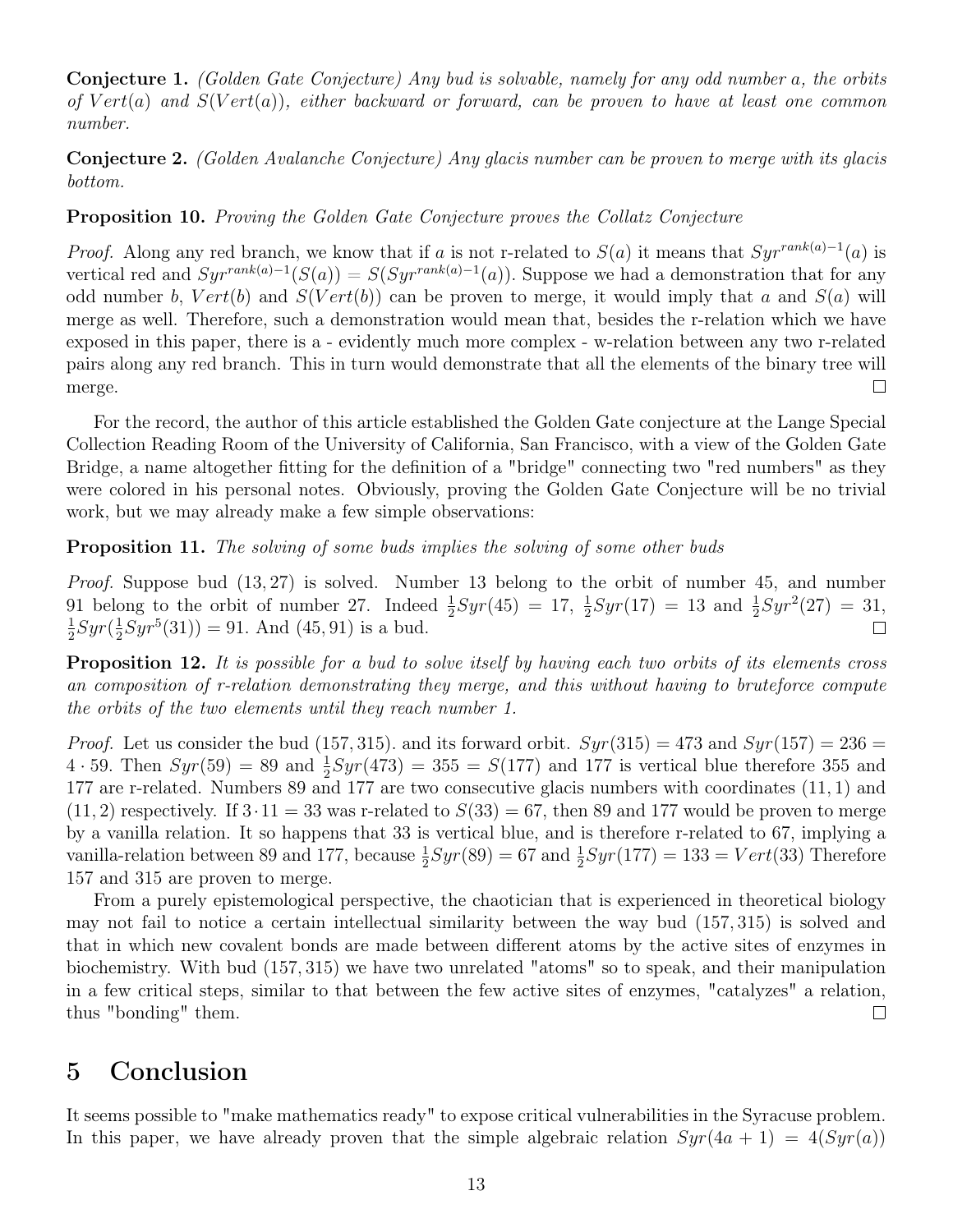produces non-trivial emerging behaviors in the Binary Tree. Firstly, it establishes the existence of a relation merging the orbits of alternate pairs of odd numbers along any odd branches of the tree. The existence of this relation implies that whoever can prove that for any odd number a, the orbits of  $4a + 1$  and  $S(4a + 1)$  merge solves Syracuse and that this be feasible we have called the Golden Gate conjecture. Secondly, we have demonstrated that a special, inevitable relation also merging their orbits exists between precisely defined pairs of odd numbers of rank 1, and the proof of this relation we have called the Banana-Split Theorem. Since any odd number of rank greater than 1 will be finitely transformed into an odd number of rank 1 under the  $Syr$  action, this result has some significance as it will manifest in the orbit of absolutely any odd number. We have also remarked that the forward orbit of any odd number of rank above 1 may only occupy red branches of type A, and that the forward orbit of any glacis number of order above 0 may only intersect a red branch number of either type B or C, and fly only through glacis of type B bottom.

Moreover, as whoever can successfully attack buds will successfully crack Syracuse, we may now outline a research program to expose vulnerabilities - whether decisive or not - in the buds of the Binary Tree; let us call it the "GoldenProgram", and split it in two scientific tasks that may be endeavored in parallel of each other, one regarding automatic theorem proving and deep learning, for example, in the vein of [\[2\]](#page-14-1), and the other regarding a more analytic approach. Let us call the first program that of the "GoldenAutomaton", and the second one, the "GoldenFormula".

The first approach would consist of coding any family of "Golden Automata", able to solve any buds, namely, to demonstrate that for any two numbers forming a bud in the Binary Tree, their orbit can be proven to merge. Such automata could be assembled by mobilizing the current techniques of artificial evolution and deep learning and - which is an innovation per se - considering the Binary Tree as a self-calculating, infinite dataset.

The second approach may be defined more precisely, and will consist of solving and composing what we have called, in this paper, the B2G and G2B problems. Each of the solutions to these problems will imply the existence of a precise formula mapping branches to glacis, and glacis to branches respectively, the composition of which will provide us with a completely new understanding of the Syracuse orbits.

We shall contribute to the advancement of these two programs in a next paper.

# 6 Acknowledgments

The author acknowledges this work could not have been accomplished without the decisive support of the late Stanford University Professors Alan Tower Waterman Junior and Solomon Feferman who respectively hosted and invited him to conduct preliminary research in concept theory and metamathematics as a Visiting Scholar of Stanford University in 2006-2007.This work could not have existed without the latter invitation, and also without the Summer School of the Kozmetsky Global Collaboratory of Stanford University of 2008. The author wishes to thank Prof. Yakov Eliashberg who was head of the Department of Mathematics at the time of his first invitation, and Dr. Syed Shariq - most especially co-Chair of the Kozmetsky Global Collaboratory.

The author also wishes to thank Prof. Paul Bourgine, founding President of the Unesco-Unitwin Complex Systems Digital Campus, and Prof. Pierre Collet, co-chair. The institutional merit of this research is equally shared by the CS-DC, Stanford University and 42 Silicon Valley.

Finally, the author fully acknowledges the remarkably thorough work of a reviewer under the alias of Krystal Désirée Okanda for improvement, correction and cleaner demonstration especially that of theorem 1. The author unambiguously acknowledges that her contribution in sharpness and clarity is so good that, in his opinion, Krystal D. Okanda may be acknowledged as an official contributor of this